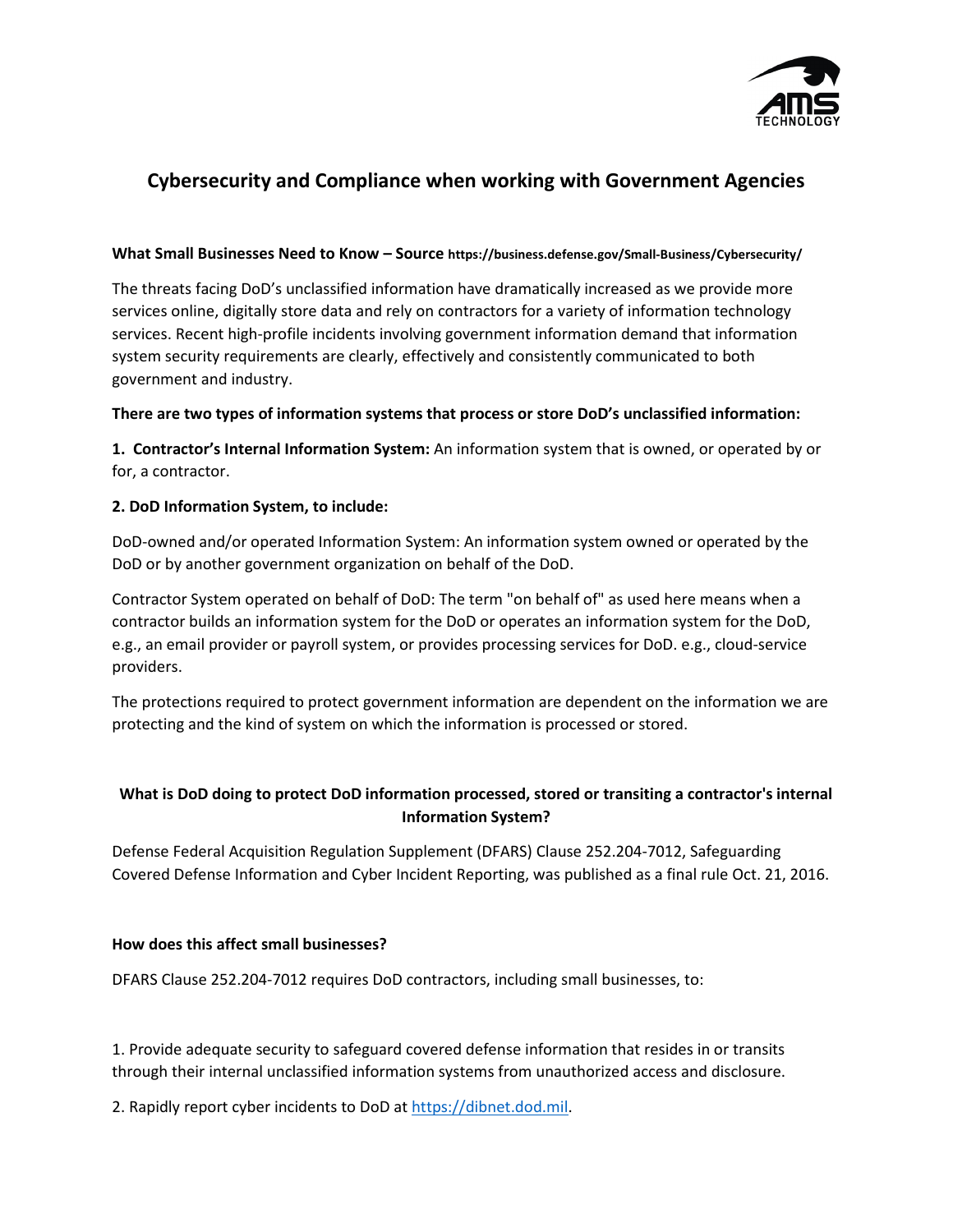

3. When contractors or subcontractors discover and isolate malicious software in connection with a reported cyber incident, submit the malicious software to DoD Cyber Crime Center (DC3) in accordance with instructions provided by DC3 or the Contracting Officer.

4. Preserve and protect images of all known affected information systems identified and all relevant monitoring/packet capture data for at least 90 days from the submission of the cyber incident report to allow DoD to request the media or decline interest.

#### **What is adequate security?**

Minimum cybersecurity standards are described in NIST Special Publication 800-171 and break down into the following 14 areas:

Access Control Awareness & Training Audit & Accountability Configuration Management Identification & Authentication Incident Response Maintenance Media Protection Maintenance Personnel Security Physical Protection Risk Assessment System & Communication Protection System & Info Integrity

In each of these areas, there are specific security requirements that DoD contractors must implement. Full compliance is required no later than December 31, 2017. Contractors must notify the DoD CIO within 30 days of contract award of any security requirements not implemented at the time of contract award. Contractors can propose alternate, equally effective measures to DoD's CIO through their Contracting Officer.

If DoD determines that other measures are required to provide adequate security in a dynamic environment based on an assessed risk or vulnerability, contractors may also be required to implement additional security precautions.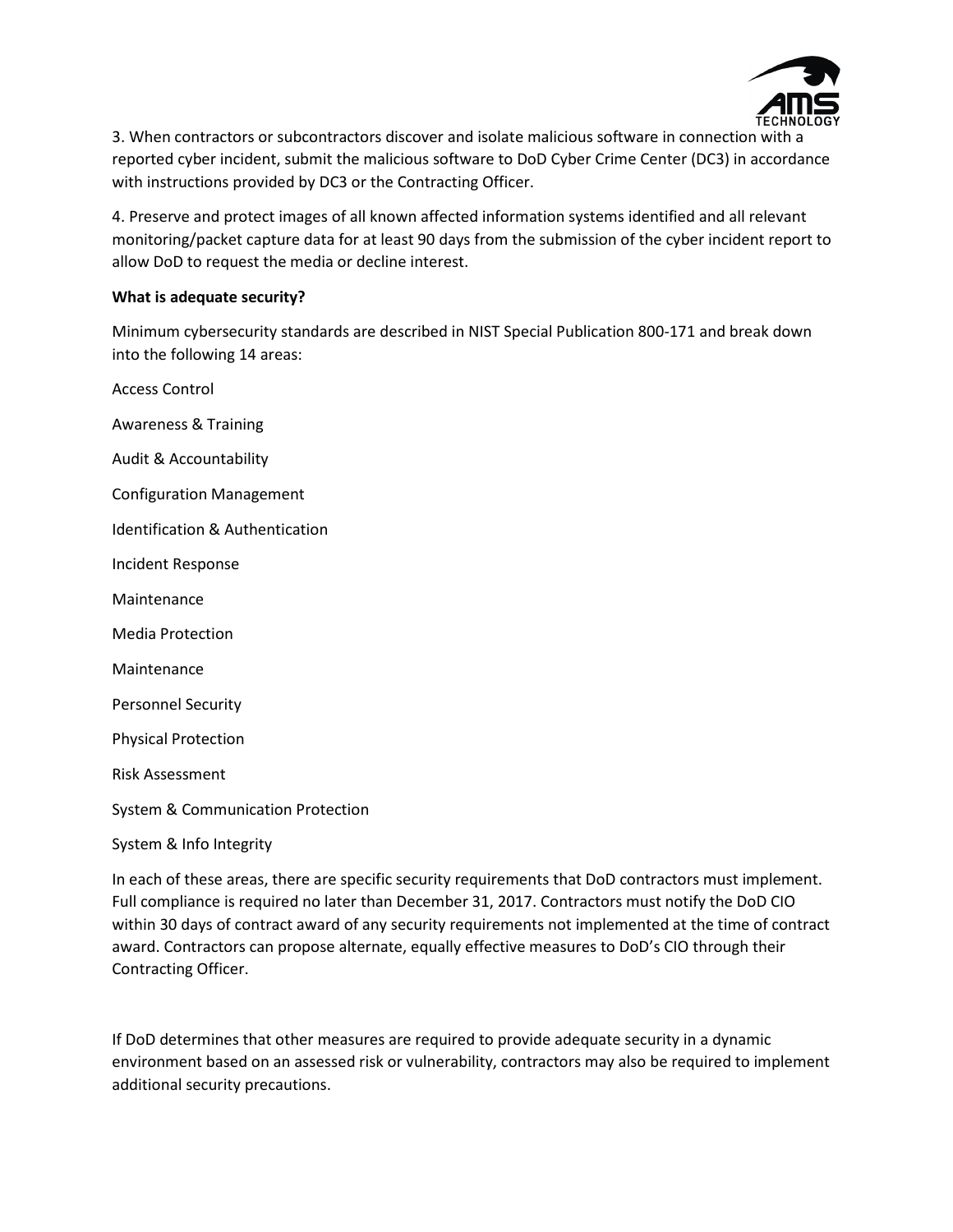

#### **How do small businesses attain these standards?**

The standards reference another document (NIST Special Publication 800-53), which goes into more detail about the controls. In addition, NIST SP 800-37, Guide for Applying the Risk Management Framework to Federal Information Systems, Sections 3.3 to 3.6 provides small businesses a systematic step-by -step approach to implementing, assessing and monitoring the controls.

Although these requirements may initially seem overwhelming, small businesses can use this framework to divide the project into small, manageable chunks and work toward attaining compliance. Incurred costs may also be recoverable under a cost reimbursement contract pursuant to FAR 31.201-2.

## **Will the DoD certify that a contractor is 100 percent compliant with NIST SP 800-171?**

The rule does not require "certification" of any kind, either by DoD or any other firm professing to provide compliance, assessment or certification services for DoD or contractors. Nor will DoD recognize third-party assessments or certifications. By signing the contract, the contractor agrees to comply with the terms of the contract.

### **Is a third-party assessment of compliance required?**

Some companies with limited cybersecurity expertise may choose to seek outside assistance in determining how best to meet and implement the NIST SP 800-171 requirements in their company. But once the company has implemented the requirements, there is no need to have a separate entity assess or certify that the company is compliant with NIST SP 800-171.

#### **May contractors outsource these requirements?**

Contractors may use subcontractors and/or outsource information technology requirements, but they are responsible for ensuring that the entities they use meet the cybersecurity standards. If they anticipate using cloud computing, they should ensure the cloud service meets FedRAMP "moderate" security requirements and complies with incident reporting, media and malware submission requirements.

## **What if there is a potential breach?**

Don't panic. Cybersecurity occurs in a dynamic environment. Hackers are constantly coming up with new ways to attack information systems, and DoD is constantly responding to these threats. Even if a contractor does everything right and institutes the strongest checks and controls, it is possible that someone will come up with a new way to penetrate these measures. DoD does not penalize contractors acting in good faith. The key is to work in partnership with DoD so that new strategies can be developed to stay one step ahead of the hackers.

Contact DoD immediately. Bad news does not get any better with time. These attacks threaten America's national security and put servicemembers' lives at risk. DoD has to respond quickly to change